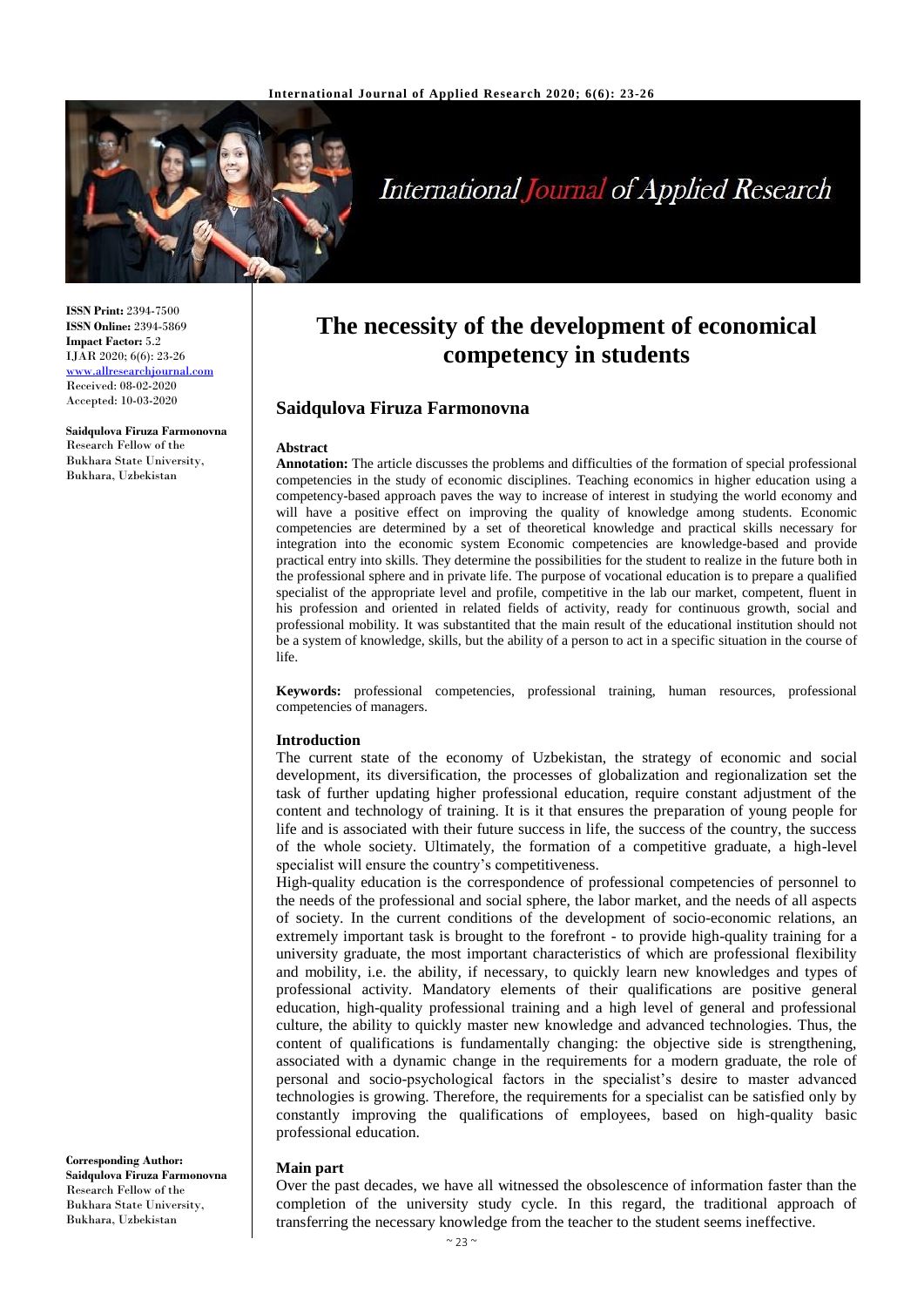#### International Journal of Applied Research [http://www.allresearchjournal.com](http://www.allresearchjournal.com/)

The labor market does not require knowledge itself, but the ability of a specialist on the basis of knowledge, skills and abilities to perform certain, sometimes unforeseen functional duties and operations. In psychological and pedagogical science, a wide variety of approaches to the organization of the learning process is distinguished, which allows you to comprehensively consider the phenomenon under study. Given the structural features of competence: "*Knowledge and understanding (theoretical knowledge), knowledge of how to act (practical application of knowledge), knowledge of how to live (values, positions)"* [5, 17] .

If we consider the education of a person in the context of his socialization, the meaning of his education is to master a cultural tradition as a system of previously developed means (competencies) that allows him to interact with the outside world and develop his abilities. In other words, a person learns to realize himself as "I" and to be successful in society  $[4, 18]$ .

The education of university graduates who have objective views on various aspects of life in Uzbekistan, who are able to apply knowledge, skills, abilities in rapidly changing economic conditions, make competent and effective decisions is the task of higher education for the future. This task is feasible within the framework of the transition of higher education to a competency-based approach to education. For higher education in the new economic conditions, it's important not the amount of acquired knowledge or the algorithms for their reproduction according to the model, although this remains in the new education system, but the key competencies, a creative approach to solving educational and life problems, the ability to independently acquire knowledge and apply it in non-standard situations close to future professional activities.

A competency-based approach will allow students to form universal and professional competencies.

Universal competencies associated with the professional activities of graduates:

- $\triangleright$  competence in the field of the native language;
- $\geq$  competence in the field of foreign languages;<br> $\geq$  mathematical and fundamental, natural sc
- mathematical and fundamental, natural science and technical competencies;
- $\triangleright$  computer competency;
- $\blacktriangleright$  educational competence;
- interpersonal competence, intercultural and social competencies, civic competence;
- $\triangleright$  business competence:
- $\triangleright$  cultural competence.

Universal competencies are formed by every university teacher. Professional competencies in each subject should be clearly identified, and the teacher needs to impose the content of the subject on the formation of core competencies. So, professional competence in the first approximation is understood as the ability of a specialist to use scientific and practical knowledge in the field of professional activity, having a wide general and special erudition, constantly improving his scientific and professional training, demonstrating the ability to independently set and solve new professional problems, to show a high degree professional adaptation. Thus, since the beginning of the new century, the process of formation of professional competence of a teacher has been considered in the context of improving both the quality of education in

general and the quality of professional and pedagogical education in particular  $[6, 7]$ .

## **Professional competence is a fairly broad area, it includes the following competencies**

- $\triangleright$  special knowledge, skills that ensure the independent implementation of professional actions and further professional development;
- autocompetence possession of skills to control the volitional and emotional spheres, technologies for overcoming professional destruction, a high level of reflection and self-assesment;
- $\triangleright$  speaking and writing skills;
- organizational skills;
- search and reconstructive is connected with the ability to conduct search activities, process the information found, put forward hypotheses, model (reconstruct) processes and events, make decisions in various conditions.

Professional competence, both general and special, is ensured in many respects by the development of professionally important qualities, such as: memory, logical and creative critical thinking, reflection, organization, composure, perseverance, accuracy and punctuality, emotional stability, tolerance, observation, curiosity, attention, determination, contact.

## **The main characteristics of a specialist with professional competence are**

- $\triangleright$  owning a fairly high level of professional activity in a certain field;
- $\triangleright$  ability to design your professional development;
- $\triangleright$  ability to communicate professionally;
- $\triangleright$  ability to bear professional responsibility for the results of their work [3, 181].

Innovative educators successfully use the listed types of educational activities, but with the introduction of a competency-based approach, the learning process in this vein will be carried out by all educators. This will make it possible to train specialists with knowledge, skills and abilities, able to adapt them to new conditions, be responsible for the future of the country and do everything so that Uzbekistan takes its rightful place in the world, and people really improve their economic and spiritual wellbeing.

Since, for example, the study of any discipline begins with input control, so the formation of professional competence should begin with the diagnosis and analysis of existing knowledge, skills, as well as the needs and capabilities of students. Often students' failure to master competencies (academic failure) lies in low educational motivation, caused, inter alia, by the lack of a stable desire to acquire a particular profession.

S.S. Savelyeva notes that the competency-based approach should be recognized as the most appropriate for the modern understanding of the quality of education in a high-tech society, requiring high professionalism from employees, and continuous improvement of their professional level [6, 15].

Consequently, the effectiveness of the formation of professional competencies is determined by the system of personal motives of students. The substantive and practical stages are aimed at the formation of a system of knowledge, skills, practical actions within the framework of a specific professional competence in a particular discipline in the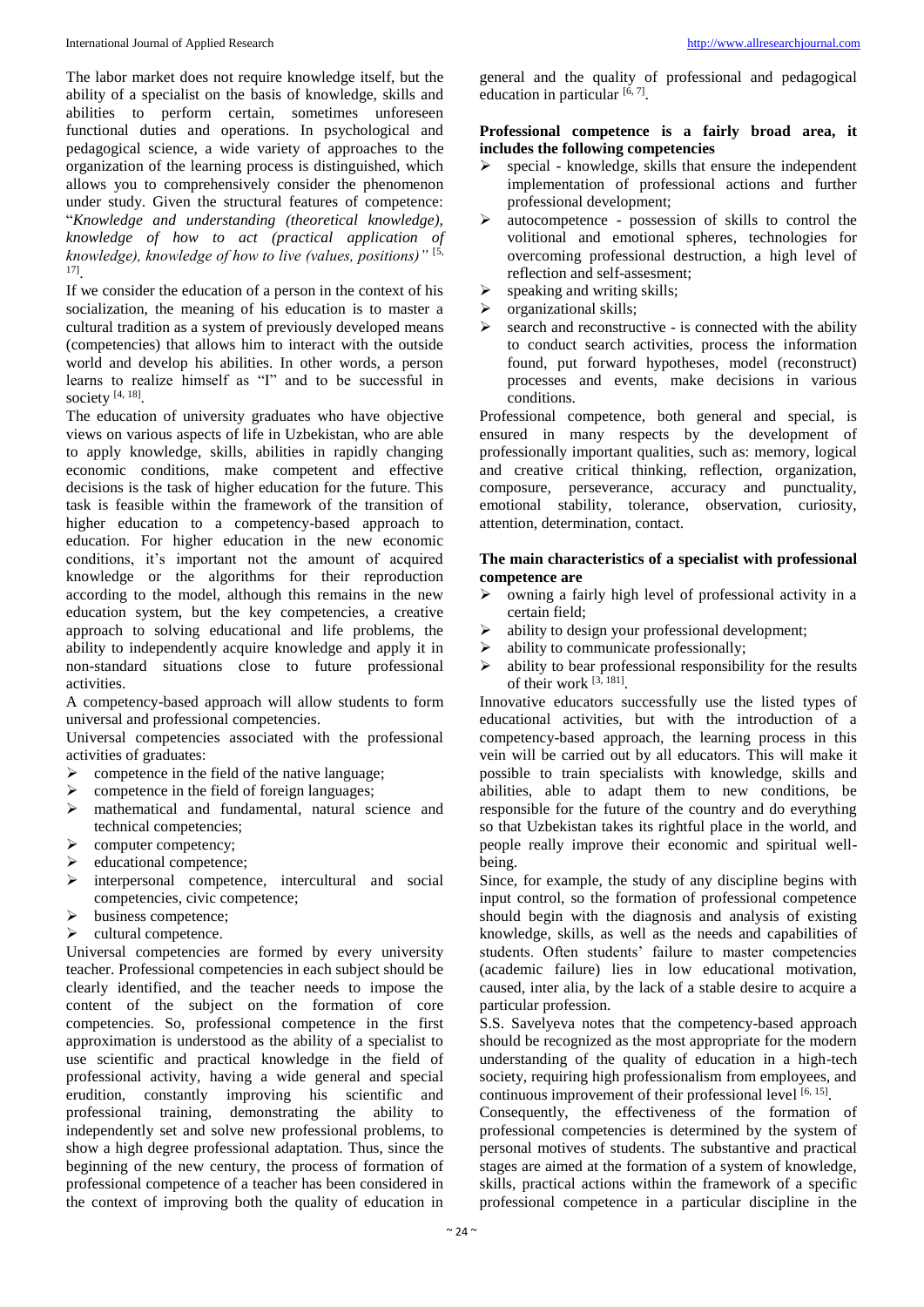context of intersubject continuity. So, in work programs, teachers rely on existing knowledge and skills, formed at the stage of general education of the applicant, or on other disciplines, indicate the relationship of individual topics and formed competencies with other disciplines.

## **The competency-based approach in education also suggests that it is important for economic disciplines to formulate the following competencies**

- $\triangleright$  ability to find and evaluate new market opportunities and formulate a business idea;
- $\triangleright$  ability to find and evaluate new market opportunities and formulate a business idea;
- $\triangleright$  ability to develop business plans;
- $\triangleright$  ability to assess the impact of the macroeconomic environment;
- $\triangleright$  evaluate investment projects;
- $\triangleright$  ability to analyze market and specific risks;
- the ability to apply qualitative and quantitative methods of analysis in making managerial decisions and build economic, financial and organizational-managerial models;
- $\triangleright$  the presence of ideas about the economic way of thinking.

The topics of the design tasks proposed in the course of work took into account the individual characteristics of the cognitive activity of students, the characteristics of the qualification characteristics of the future specialist, which underlie professional training, and the thoroughness of the teacher preparing the source material for creative projects. The correct choice of the topic, taking into account the above requirements, as well as the personal interests of students provides positive motivation and differentiation in training, activates independent creative activity during the project and more clearly focuses on the developed competency.

Forms of implementing the inclusion of students in the process of creative assimilation of the necessary knowledge and skills are creative projects, as well as modeling of professional activity in the form of games. This is due to the fact that students who, through participation in creative projects form an active, interested attitude towards future professional activities, should receive further logical continuation in the formation of experience in applying the generated knowledge. After all, the ability to transfer knowledge and skills to new areas of professional activity is the basis of a specialist's competence. The need to integrate theoretical and practical lessons into the educational process of training specialists in economics on the basis of the formed competencies is based on a common goal, content and teaching methods, which confirms the relevance of introducing methods of creative projects, modeling professional activities aimed at mastering professional knowledge, skills. In the process of research, the basic pedagogical conditions that determine the professional development of a future specialist in the field of economics, based on the consistent development of student activity, from activating students in lecture classes to participating in creative projects and modeling professional activities, were identified.

A modern leader-innovator cannot be formed by itself as a natural talent or as a result of any one "major action". The current practice, or rather the lack of an integrated system of formation and development of managers does not provide a

solution to this problem for specific sectors of the economy. Systematic efforts are needed to organize the training of managerial personnel in universities, taking into account the requirements today for the professional and personal qualities of managers in relation to the real sector of the economy.

## **Conclusion.**

**An analysis of the current approach of using game-based technologies when applying the competency-based approach in vocational education made it possible to draw some conclusions**

- Game technologies provide an opportunity to increase students' interest in training sessions, they can learn more information based on examples of specific activities modeled in the game.
- During the game, students learn to make responsible decisions in difficult situations, which will help them better navigate their professional activities.
- In the process of teaching, the opportunity was revealed to use business games both after acquainting students with theoretical material, and before holding the corresponding lecture, as well as in generalizing classes.
- During the business game, students can play both an active role (the head of the department, director of the company, specialist consultant, employee of the department, etc.), and passive. In this case, the student acts as an observer, performing control and accounting functions and thereby setting the information base for subsequent analysis in summarizing the game.
- Games can be applied on disciplines of any cycle. The professional competencies of students-economists can also be formed through business games when studying non-economic disciplines (for example, a foreign language).
- When games are held systematically and in various disciplines, you can offer students (after explaining the technology for building games) to independently model the game situation on a difficult topic, formulate a goal, tasks, and game rules. Practice has shown that after such work the proportion of students who have mastered the topic is significantly increasing.

Thus, properly selected business games are an effective and indispensable tool for the formation and development of professional competencies in the process of training students of economic specialties, because contribute to a better and deeper assimilation of information, forms a steady interest in the economic sphere of public life and the chosen specialty.

The formation of professional competence of future economists is a process aimed at enhanced collaboration between the teacher and students in the process of professional study, the use of advanced content, methods, means and forms of study aimed at forming a set of key competencies for this type of activity and professional competence.

In an innovative economy, investing in people represents only possible benefits in the future, therefore, the formation of a manager's potential and the development of his professional competencies should be carried out continuously and implemented through real mechanisms of effective use both in educational institutions and directly at enterprises.